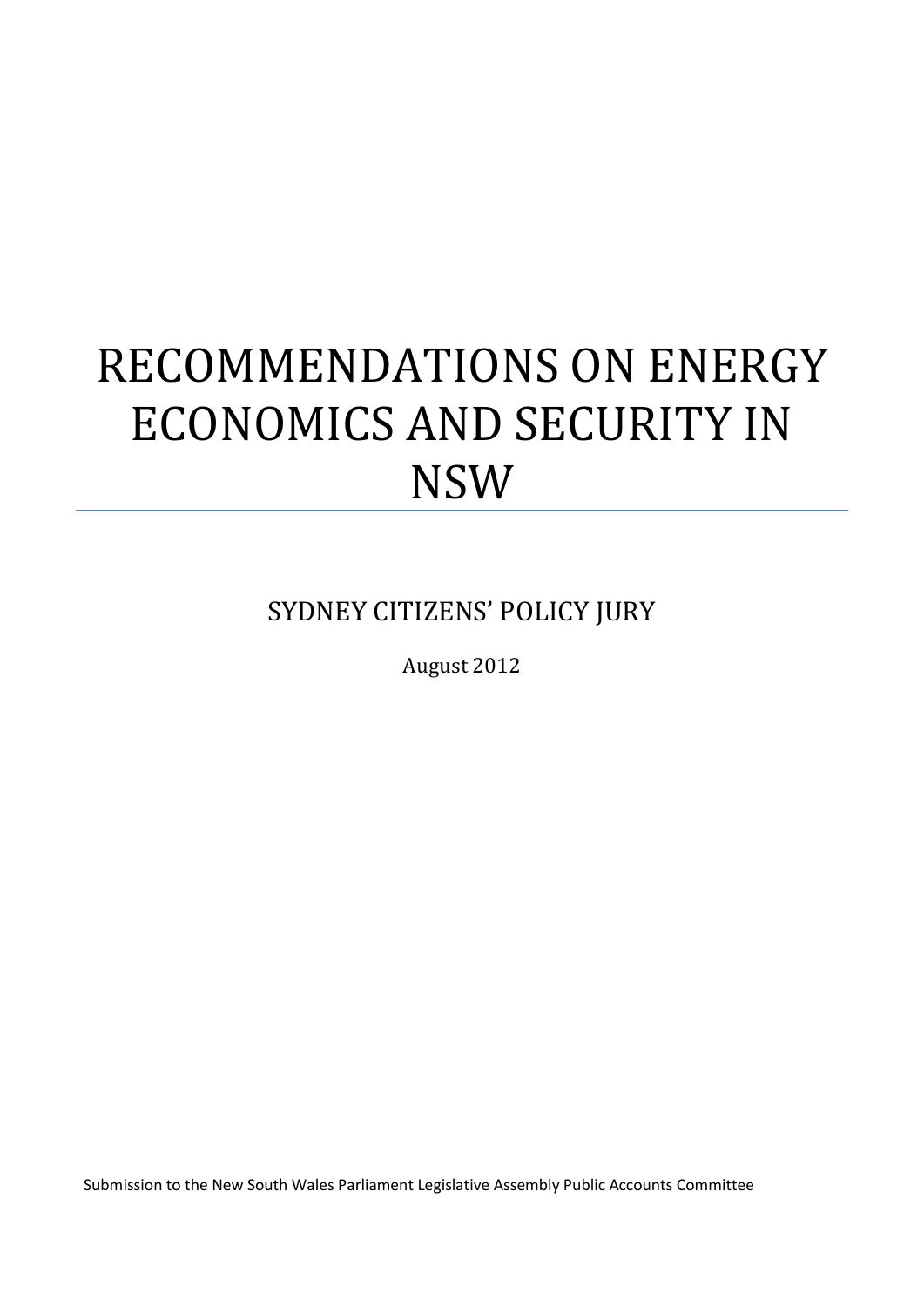# **Opening Statement**

The Sydney Citizens' Policy Jury members wish to express their thanks to the NSW Parliament Legislative Assembly Public Accounts Committee for the opportunity to present our recommendations for your consideration and evaluation.

# **Remit**

The Public Accounts Committee tasked the Sydney Citizens' Policy Jury with the following remit:

*Agree on an order of preference, barriers to adoption (including financial aspects and public perception issues) and recommended course of action with regard to alternative forms of energy generation in NSW.*

# **Executive Summary**

As part of the extensive research and evaluation process undertaken, which included presenters from various fields of expertise and industry, careful consideration of the Remit was undertaken by the Sydney Citizens' Policy Jury.

The Sydney Citizens' Policy Jury unanimously concluded that the challenge is not to agree an order of preference, but instead to create certainty so that all renewable technologies have a chance to compete on merit. The biggest barrier is location and the connection to the grid. We offer five recommendations which we hope the NSW Government will adopt to address this, and are confident that this would secure the future energy requirements for the State.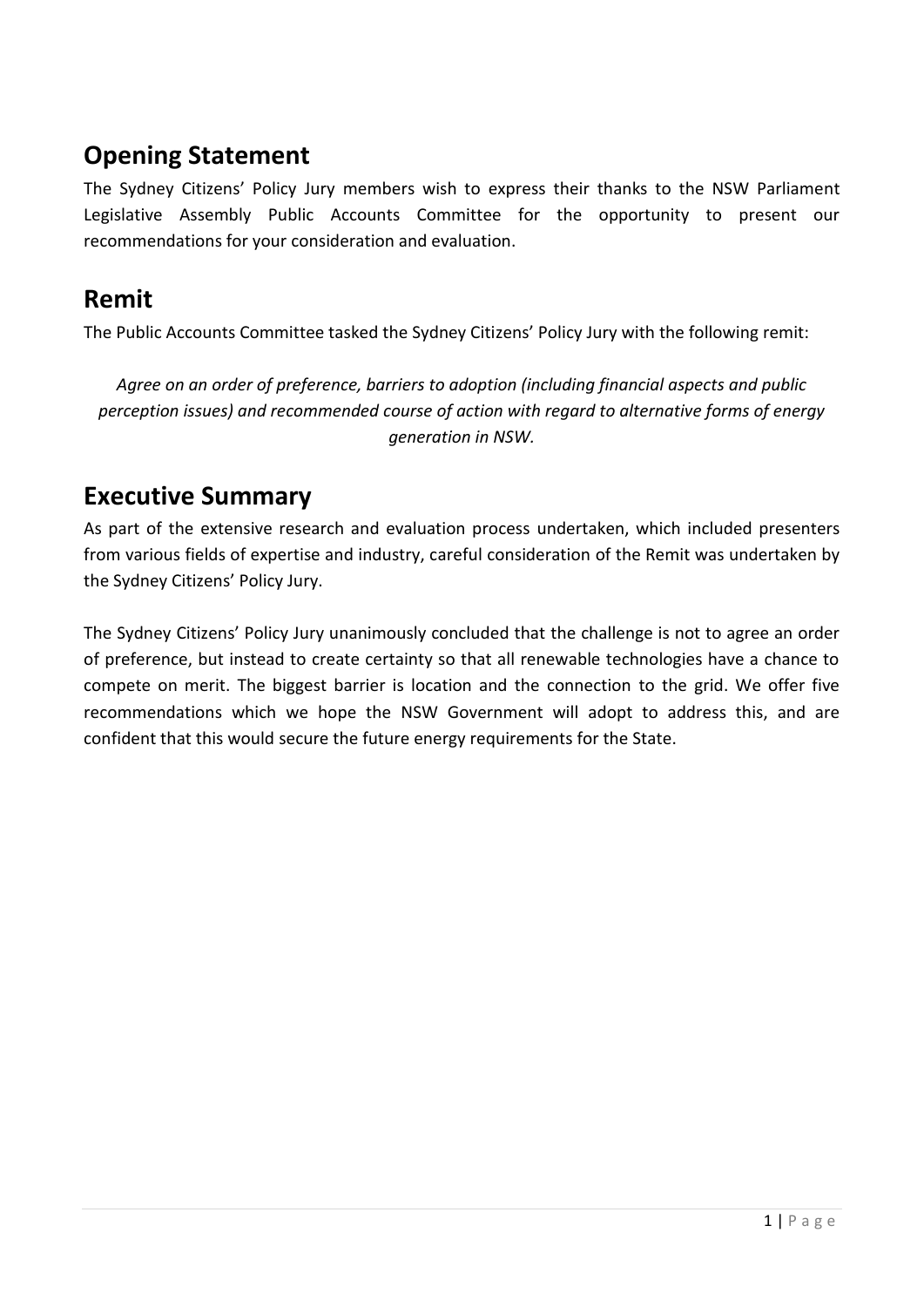# **Priority Recommendations**

Underpinning our recommendation is one key fact and the Jury's unanimous belief.

Approximately 90% of the energy generation in New South Wales relies on the burning of fossil fuels which is the primary cause of increased greenhouse gases.

There needs to be an increased utilisation of renewable energy beyond current Federal targets.

#### *Develop Resource Zones*

- The grid is currently not structured to incorporate the rich renewable resources throughout regional NSW. (Reference: The CSIRO submission maps NSW's energy opportunity).
- Many of these sources of renewable energy are a long distance from the existing grid, making them currently uneconomic to develop.
- The Jury **recommends** that the current grid be extended to these sources of renewable energy when required and should be funded by the Federal Government's Renewable Energy Fund.
- The NSW Government would foster economic development in regional areas to promote growth and investment, by pursuing this recommendation.

### *Facilitate Demand Management*

- Demand Management will allow efficient handling of peak loads by prioritised load shedding.
- **This is an achievable short term objective that will be facilitated by a Smart Grid.**
- The Jury **recommends** that the NSW Government urgently prioritise development of a Smart Grid.

### *Encourage Decentralised Generation*

**The Jury recommends** legislative change to support and enable decentralised energy production. This is an 'on the grid' or 'off the grid' option, as appropriate.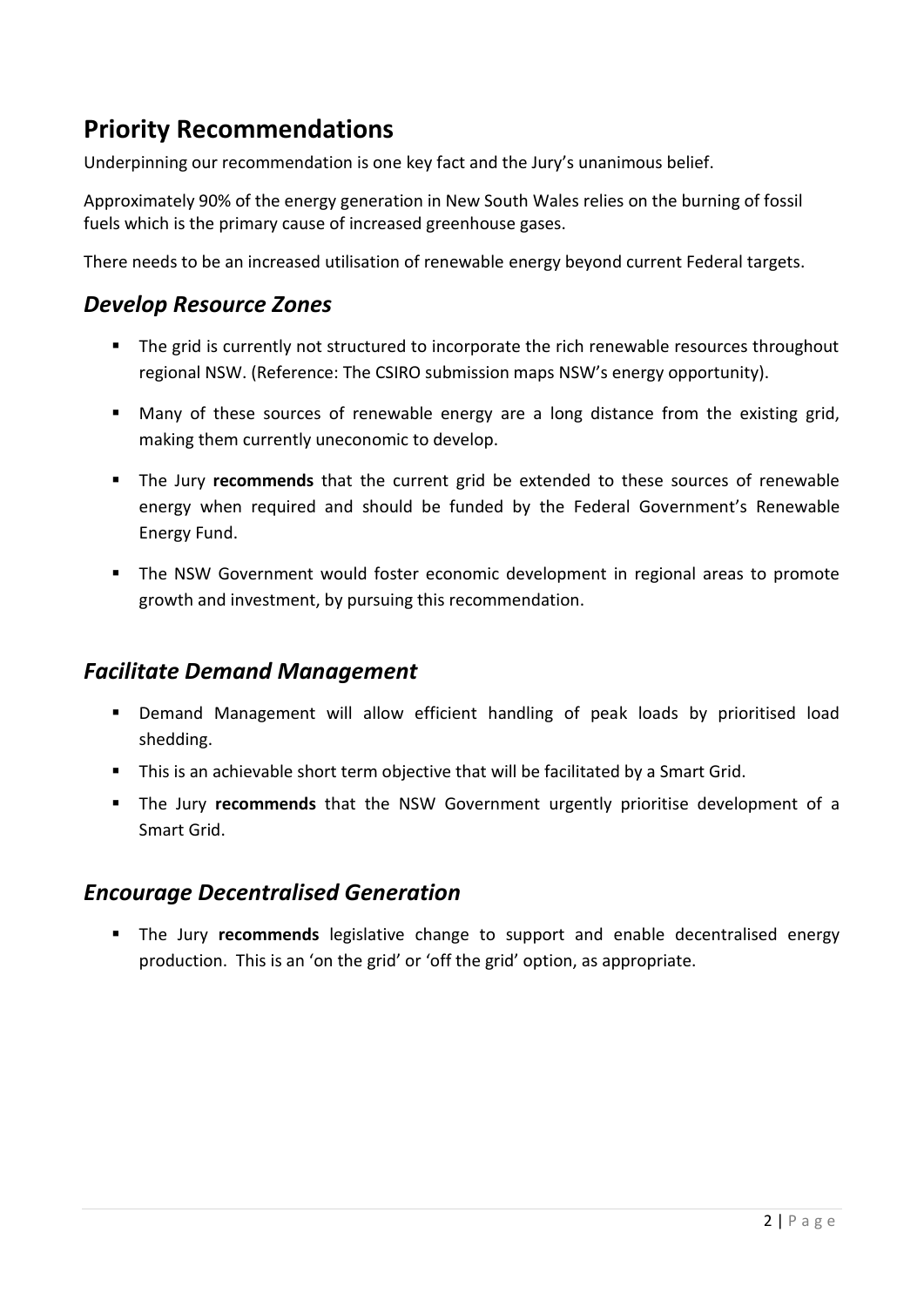## *Funding, Pricing and Regulation*

The Jury **recommends** that the NSW Government:

- **Provide long term legislative certainty for investment in renewables.**
- **EXE** Legislate to ensure transparency in billing, i.e., the specifics of what do we pay for.
- **EXEC** Legislate to allow 'time of day' and other flexible tariff options.
- **EXE** Legislate equitable access to the grid for all renewable energy providers.
- Initiate discussion to include pricing and environment in the national energy objectives.

### *Nuclear debate*

 The Jury recommends that the NSW Government initiate informed public discussion regarding emerging nuclear technologies, e.g., Thorium, as an energy source.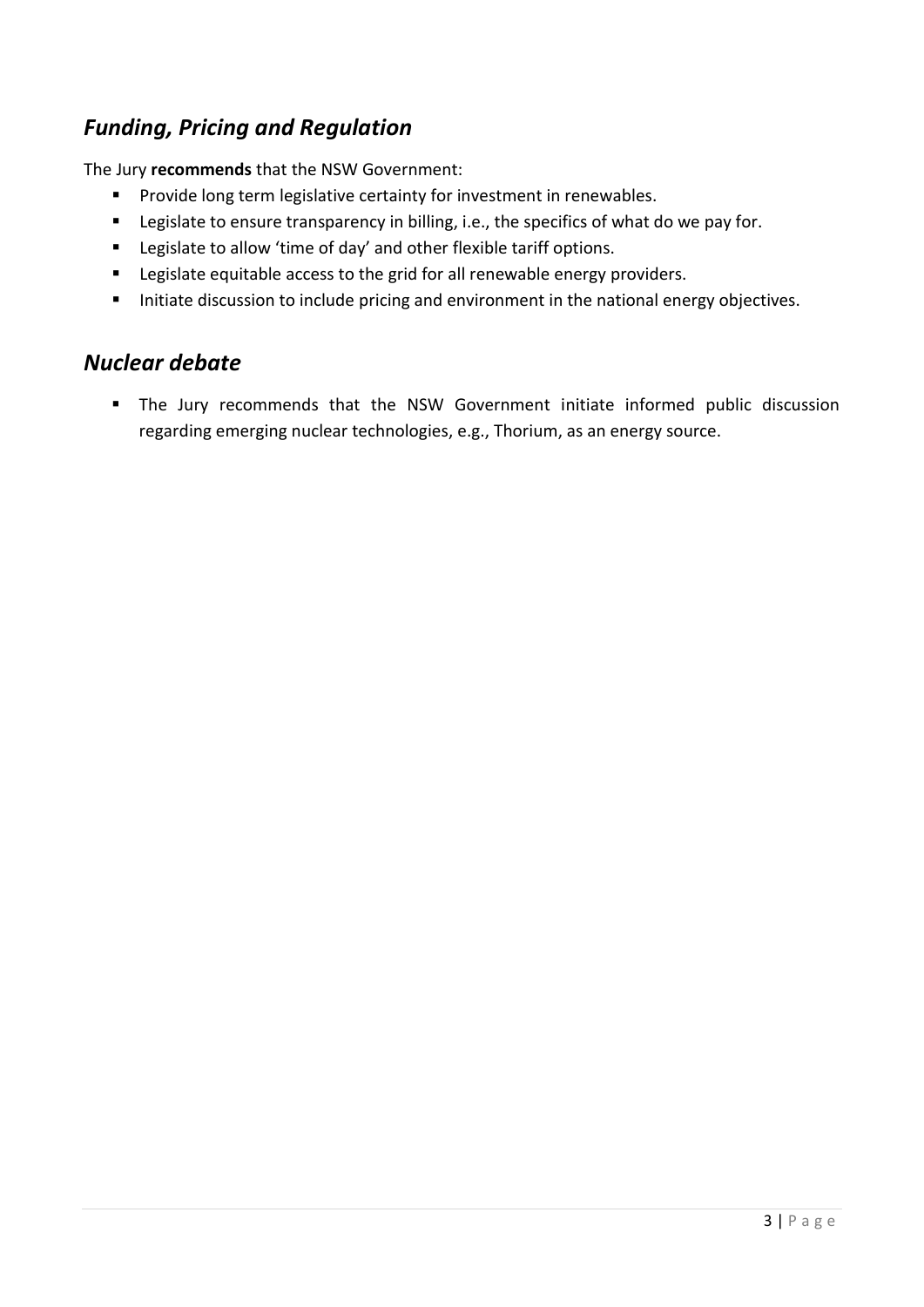# **Salient facts and Assumptions to Support Recommendations**

The recommendations are supported by the following Salient Facts and Assumptions.

## *Key Facts*

- Approximately 90% of power produced in NSW today comes from fossil fuel sources. This was noted by a broad range of expert witnesses.
- **Federal Government regulations require that 20% of our energy must be supplied by** renewable, with the additional requirement of reducing greenhouse gas emissions by 5% on 2000 levels.
- Transmission and additional generation infrastructure is responsible for around half of a residential household power bill, as noted by CSIRO and AGL speakers.

### *Resource Zones*

- **From mapping of available renewable resources, it is possible to identify renewable** resource zones.<sup>123</sup>
- Establishment of resource zones will help to minimise the cost of extending the grid to remote areas, to minimise the cost to the renewable energy investor.

## *The Grid*

**.** 

- *Demand Management (Peak Loads)*
	- Peak loads are caused by increased utilisation of equipment such as air conditioners and heaters.
	- The Jury was positively disposed to the submission from the Total Environment Centre, which stated demand side participation can be particularly effective. [Reference: Submission  $11 - page 3$ , note 4]
	- **EXT** Technology exists to control load, by turning on and off thermostatically controlled household, industrial and commercial equipment.
	- **The King Island submission and presentation was favourably received by the Jury.**
	- Time of day charging and load shedding are enabled by the installation of smart meters and a smart grid (Reference: Submission 14 by AGL - page 4 and 113).

<sup>&</sup>lt;sup>1</sup> [CSIRO 'Unlocking Australia's energy potential'](http://www.csiro.au/en/Organisation-Structure/Flagships/Energy-Transformed-Flagship/unlocking-Aust-energy-potential.aspx)

<sup>&</sup>lt;sup>2</sup> Grenatec- [PAEI-Aust East Timor Report](http://www.grenatec.com/dl/Grenatec-PAEI-Australia-East-timor.pdf)

<sup>&</sup>lt;sup>3</sup> [University of Melbourne 'Zero Carbon Australia Stationary Energy Plan'](http://media.beyondzeroemissions.org/ZCA2020_Stationary_Energy_Report_v1.pdf)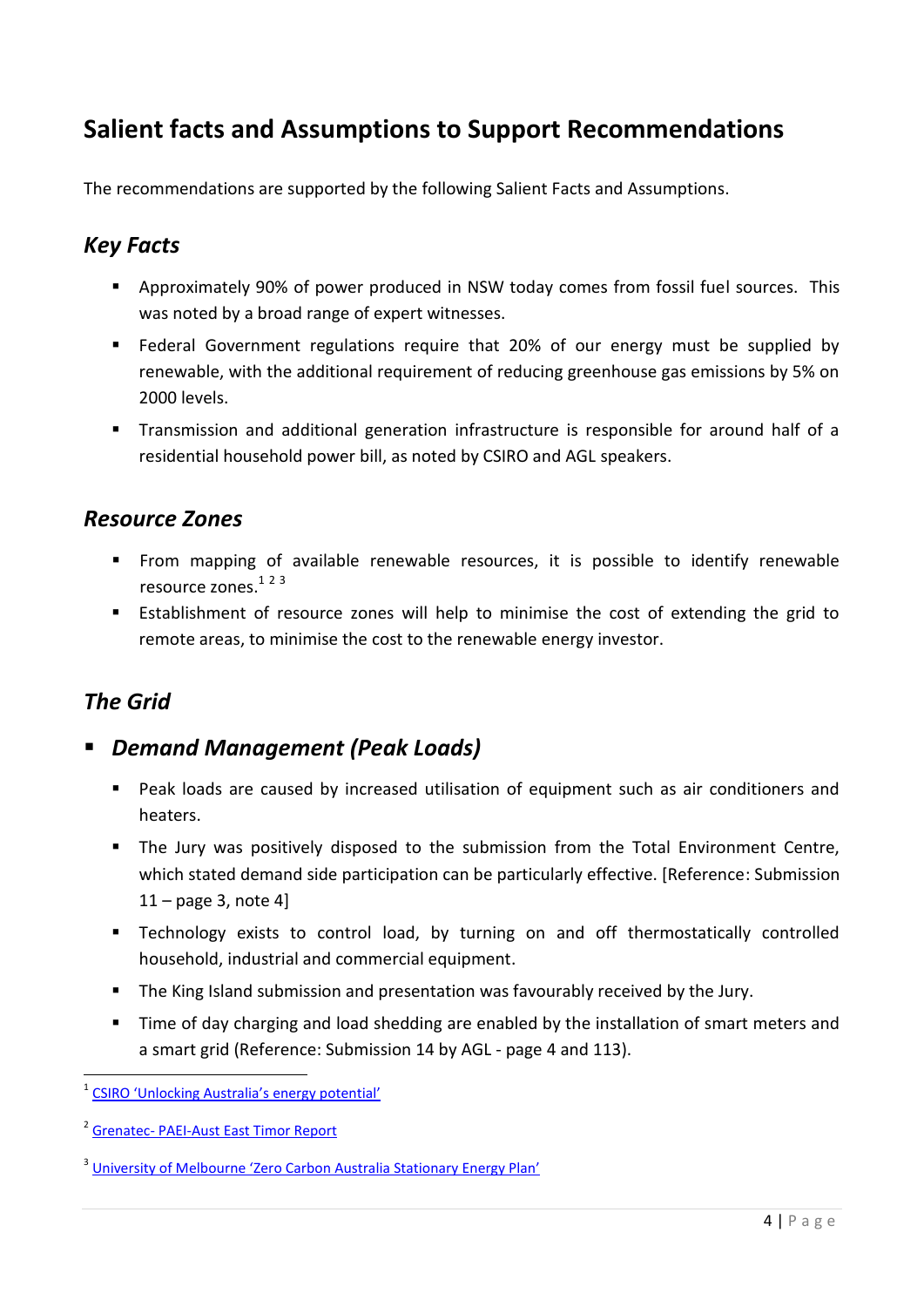- The Smart Grid is necessary to enable individual households, industrial and commercial users to be able to generate power from a variety of renewable sources and that power can be sold back to the grid.
- Further incentives should be established to encourage the installation of renewable energy generators once the Smart Grid is operational.
- Encourage the use of storage facilities to store excess renewable energy generated in individual households and commercial and industrial facilities (e.g. Electric Car & Lithium Ion batteries).
- The peak load demand is driven by high utilisation of certain appliances during approximately only 10 days per annum.
- The implementation of all these initiatives requires a process of dialogue, education and communication with consumers.

## *Decentralised Generation*

- Tasmania Hydro has implemented the King Island Renewable Energy Integration Project  $(KIREIP)^4$ , a decentralised generation program to support the energy requirements of the island's approximately 2000 inhabitants.
- **The KIREIP project balances a mix of existing renewable energy resources with the inclusion of** Bio Diesel, Vanadium Redox Battery (VRB), Wind farm expansion, Uninterruptible Power Supply Class Diesel Engine (D-UPS) and an Energy Storage System.
- As outlined in the project overview, 'the project…is aiming to develop a world leading power system on King Island. KIREIP will result in the use of renewable energy for over 65% of the island's energy needs, and will reduce  $CO^2$  emission by more than 95%'.
- The King Island Model is a good example of a decentralised power supply for small communities and has the potential to be explored in NSW. In addition to the clever use of new technology, a feature of this model was the strong community consultation used as part of the process.

1

[www.kingislandrenewableenergy.com.au](http://www.kingislandrenewableenergy.com.au/)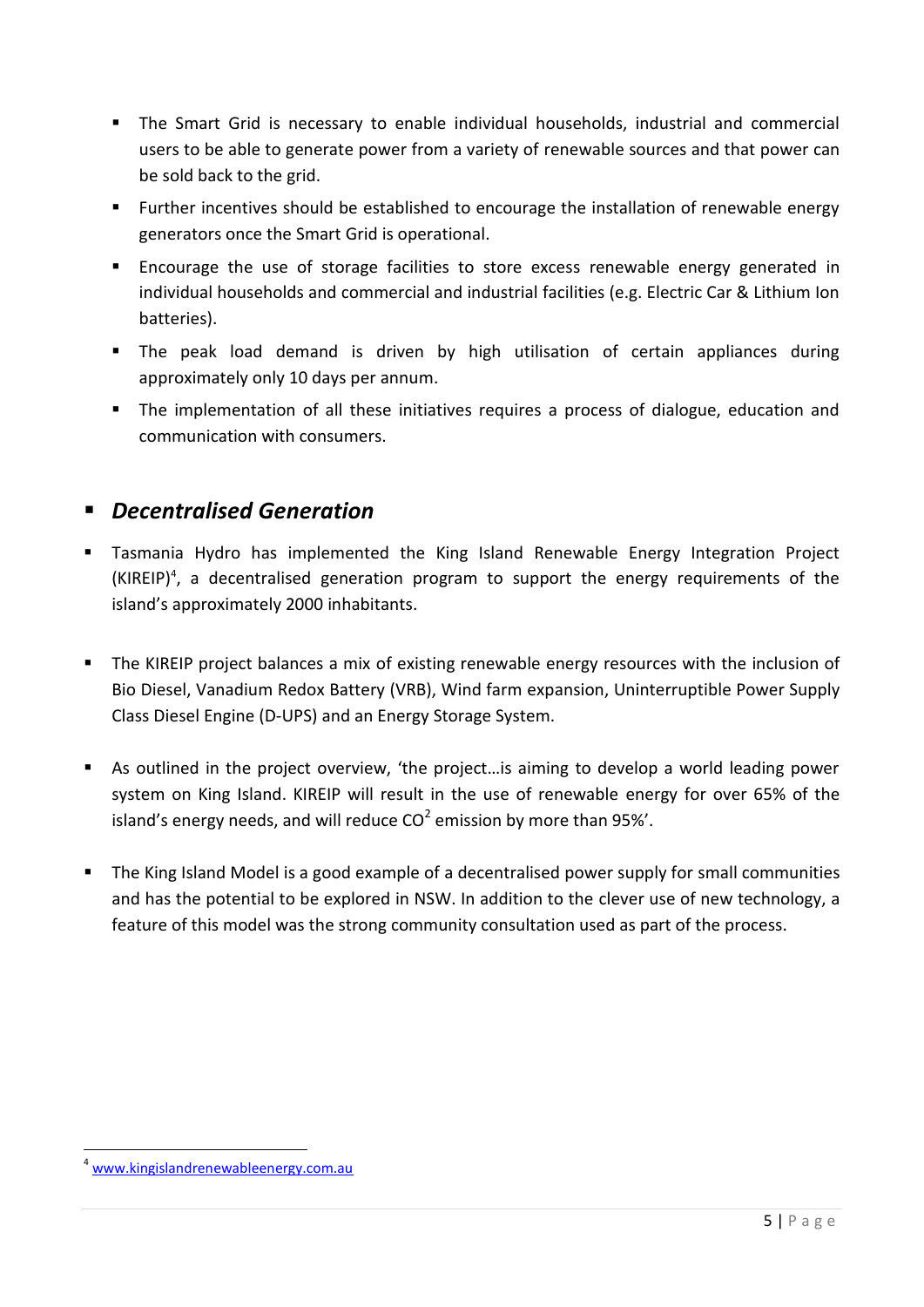## *Funding, Pricing and Regulation*

- **Market forces will drive where money and capital are needed to make profit.**
- Government can encourage and facilitate direction for the market.
- The rooftop solar PV program resulted in a glut of renewable energy certificates which may take two years to clear, which has an impact on large scale renewable investment, as noted by Pacific Hydro speaker.
- There is no conclusive proof that the corporate sector run power generators better than the government, as noted by the speaker from AGL.
- Retailers are prohibited from offering innovative or flexible tariff options which encourage reduced consumption.
- State Governments earn royalty on income from fossil fuels.
- **Energy zones can reduce transmission investment costs.**
- **Peak prices can justify investment in energy storage.**

### *Nuclear*

- The unanimous view of the Jury was that the proposed issue of nuclear power generation should not be dismissed. A minority view (10%) supported starting deployment in the immediate future. While this view was not shared, the Jury was in agreement that the topic should be discussed in greater detail with the Australian public.
- The Jury recommends that the NSW Government initiate informed public discussion into the viability of emerging nuclear technologies, e.g., Thorium, as an energy source for future power stations.
- This would be on a medium to long term timeframe and would be in conjunction with the development of education programs, dependent on the outcomes of the public discussions.

Why did the Jury reach this decision?

- Australia is uniquely situated from a geological and political stability perspective, to utilise its substantial existing resources of thorium deposits for the development of future power stations. These power stations, in comparison to the more established nuclear technologies, would be more cost effective, have a lower carbon footprint, and safer processes that produce minimal waste with significant reduction in the risk of development of weapons.
- Smaller modular plants have the potential for ease of installation and site flexibility, with lower capital construction costs.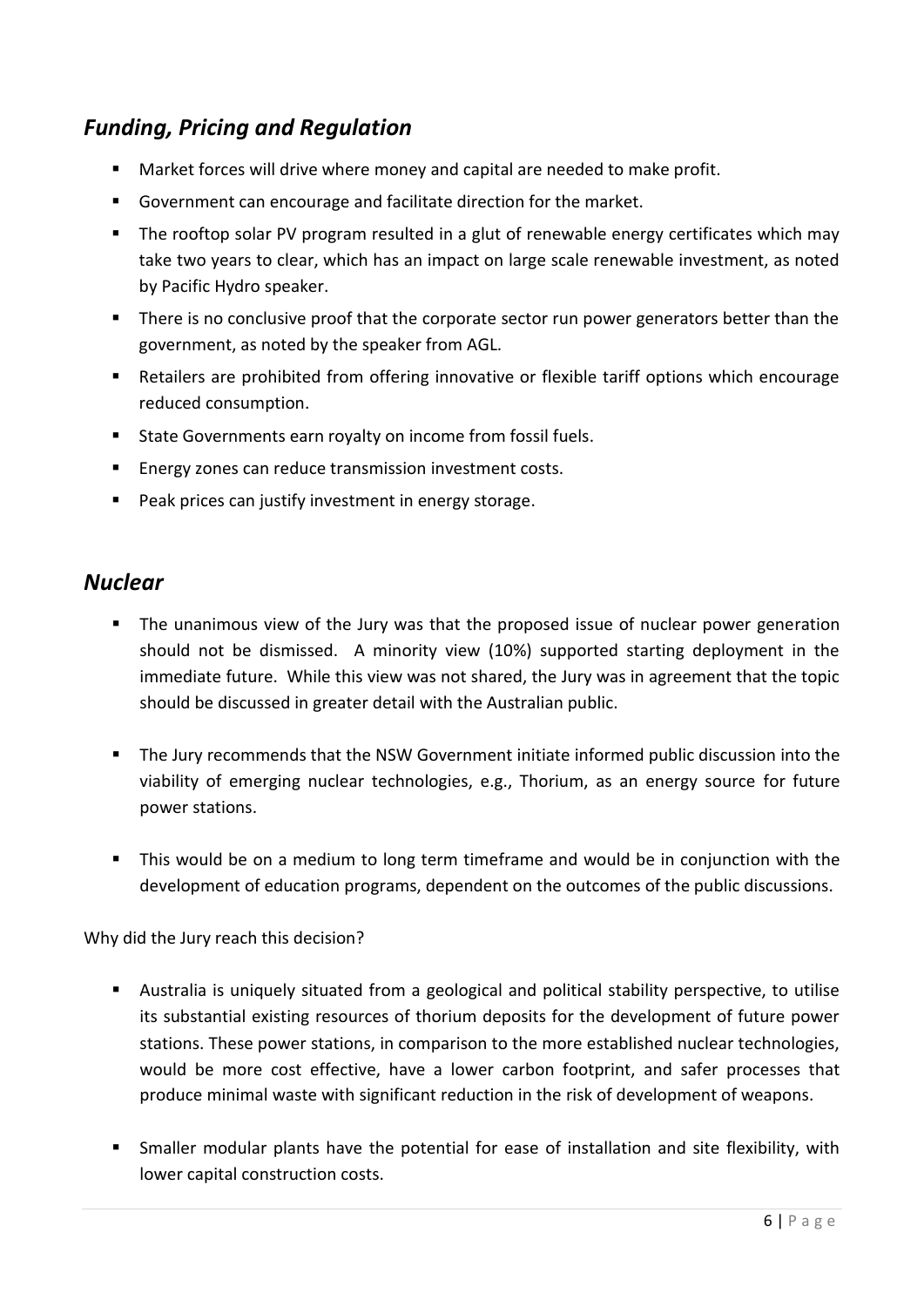# *Environmental / General*

- The importance of the environment is lost in most discussion about energy, in particular with national energy objectives.
- By 2020, 20% of our energy must be supplied by renewable, with the additional requirement of reducing Greenhouse Gas emissions by 5% on 2000 levels.
- Environmental and emission concerns will continue to drive the requirement for a greater share of renewable energy increases but they have not resulted in increased productivity (IPART).
- Reducing emissions while continuing to burn coal will necessarily encourage newer technologies and further research into carbon capture and storage.
- Public anxiety about coal seam gas exploration and production requires strict regulatory controls to limit damage to prime agricultural land and aquifers, and more heavily populated areas, i.e. Sydney basin region.
- As NSW is part of the National Energy Market (NEM), it is understood that any future changes to NSW's energy supply and distribution will affect the NEM.
- Coal and Gas will continue to provide base load and intermediate power for the short term future, but aging coal plants should not be replaced.
- Decoupling providers and networks will help eliminate the incentive for networks to increase profit by increasing usage.
- Short and longer term energy targets will need to be established to provide market certainty.
- Government regulation is the best way of rapidly introducing new energy technologies.
- Reference: CSIRO 'Unlocking Australia's Resource Potential' fully lists capital, OEM and Recurrent costs for each energy type.